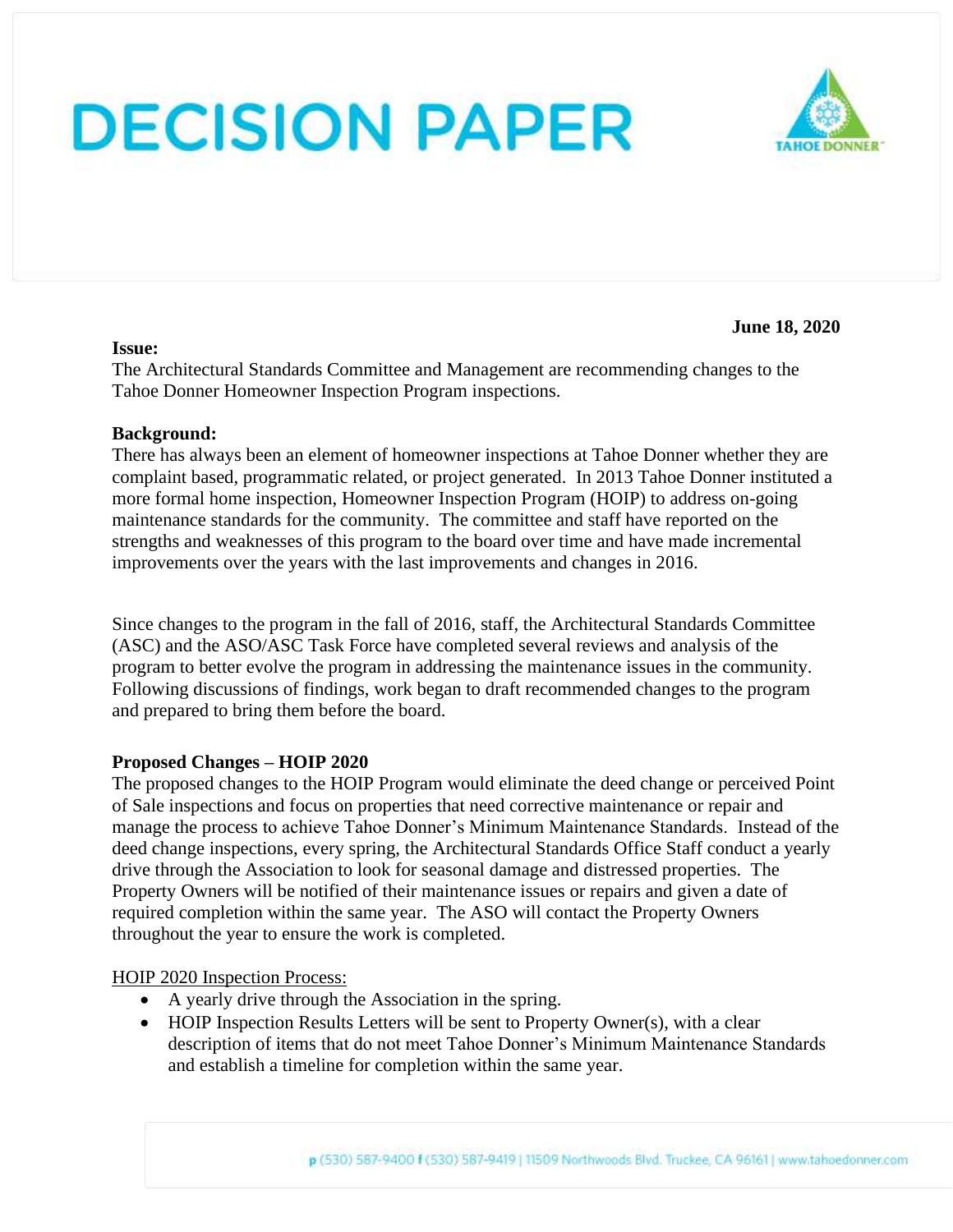

- The ASO will manage the properties throughout the year to ensure the maintenance or repairs are being addressed. Interaction with Property Owners may include phone calls, email or in person.
- Complaint based inspections with continue.

## HOIP 2020 ASC Enforcement:

The ASC Chair will periodically review progress of HOIP properties with the ASO staff.

- Approximate six-month timeline to complete the maintenance or repair.
- Properties that fail to complete their maintenance or repairs within the established timeline, will be reviewed by the ASC and may be scheduled for an ASC Hearing. To ensure the work is completed, these properties will be issued a Maintenance Permit.
- The ASC will work with the Property Owner(s) to ensure the corrective maintenance or repairs are completed. ASC Hearings will establish actions and fines to be levied if the timeline is missed. The ASC has the authority to levy fines for continued noncompliance. These fines may be weekly, monthly or any established frequency.
- The ASC will review the properties that fail to meet the established timelines and may refer them to the Tahoe Donner Board of Directors for further disciplinary action.

**Benefits** 

- Addressing properties that need corrective maintenance or repair in an efficient manner to achieve Tahoe Donner's Minimum Maintenance Standards.
- Emphasis will be on compliance, with disciplinary action if needed.
- See attached Addendum.

# **Options:**

Option 1: Implement HOIP 2020, with it's focus on properties that need corrective maintenance and management to achieve Tahoe Donner's Minimum Maintenance Standards.

Option 2: Continue with the current HOIP Point of Sale or Deed Change inspections and 1 year time frame for corrective action.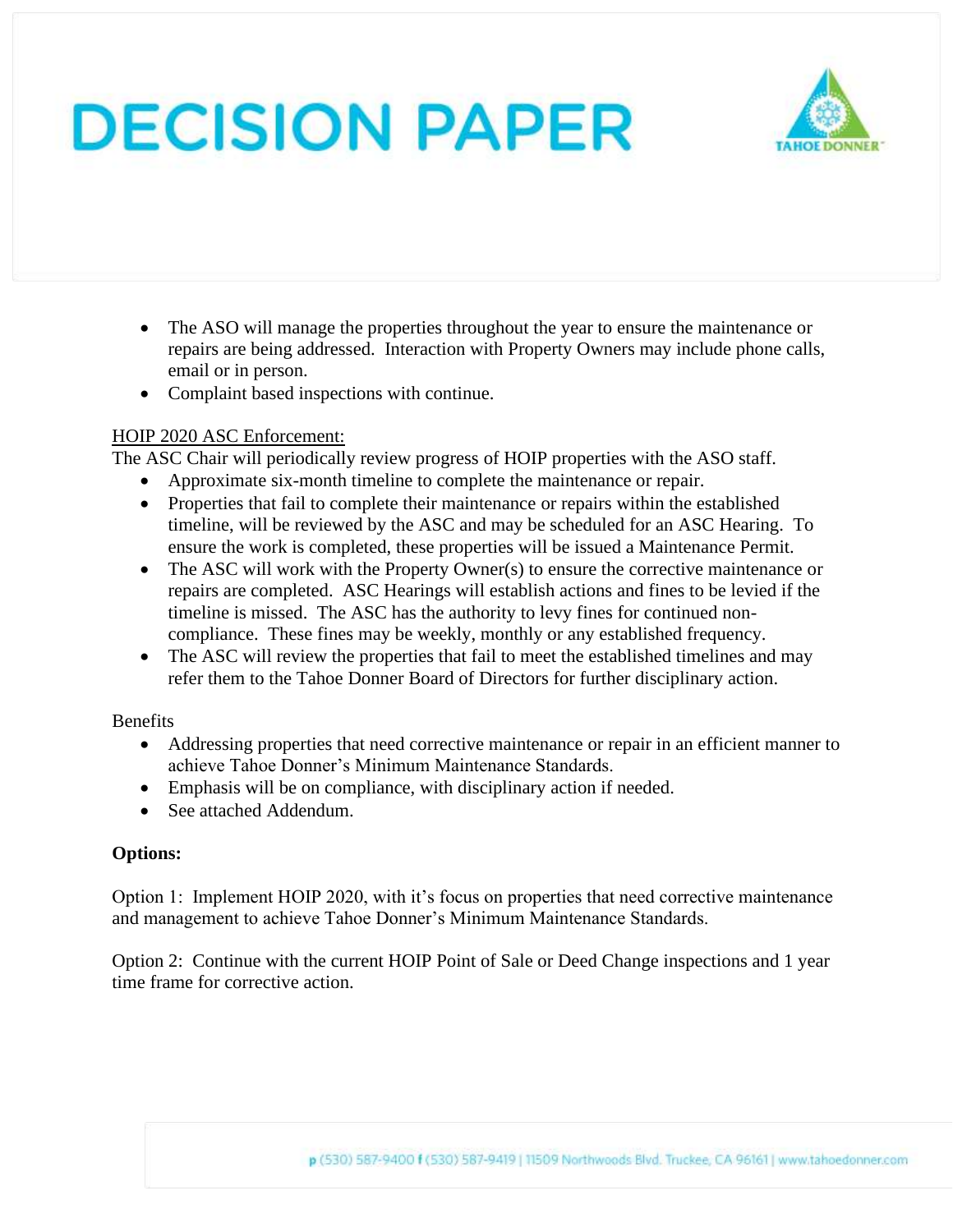

### **Recommendations:**

The Architectural Standards Committee and staff are requesting the Board of Directors consider approving for Option 1: Option 1: Implement HOIP 2020, with it's focus on properties that need corrective maintenance and management to achieve Tahoe Donner's Minimum Maintenance Standards.

Prepared By: Sheryl Walker and Architectural Standards Committee

Board of Directors Meeting: June 26, 2020